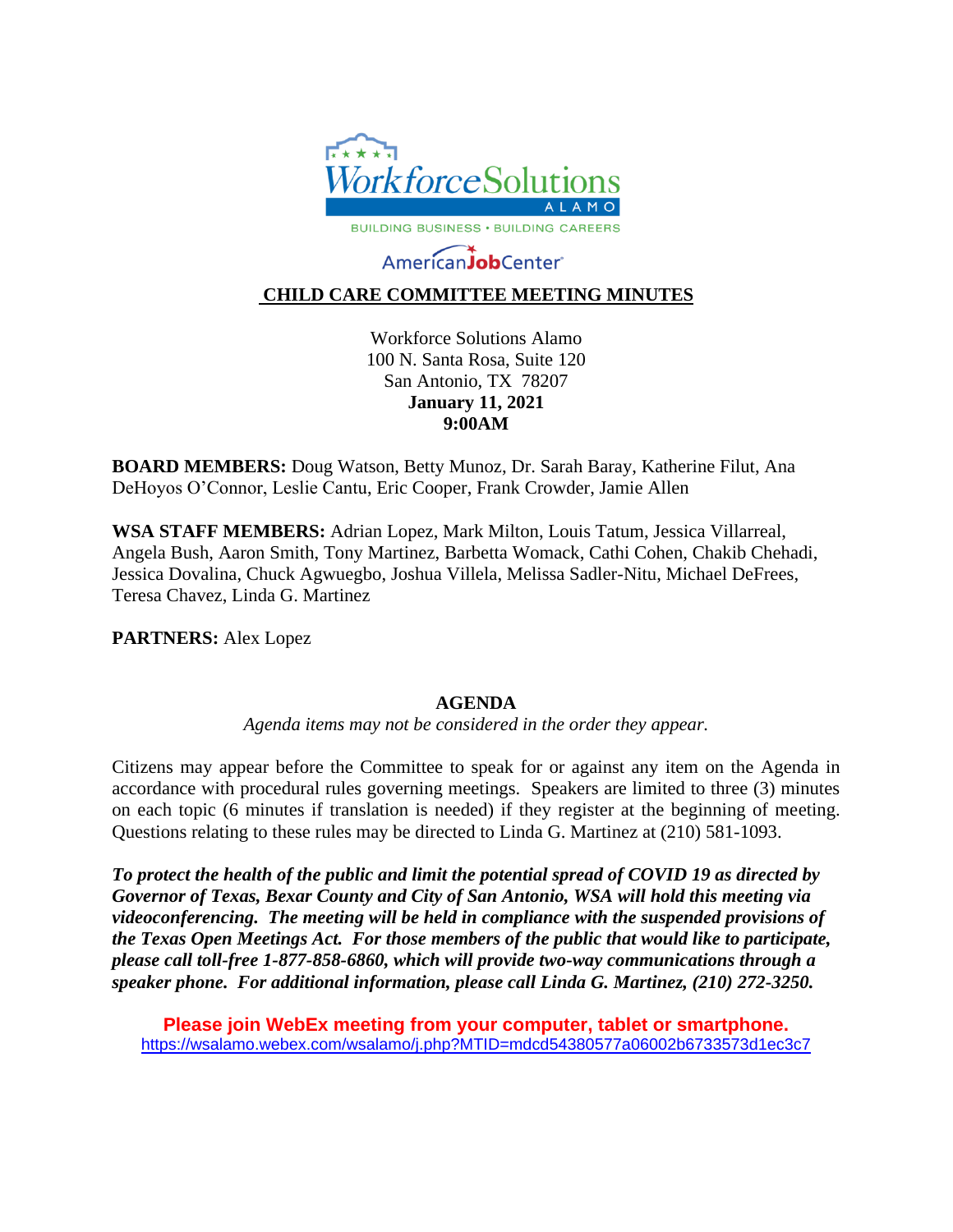#### **You can also dial in using your phone. United States (Toll Free): 1-415-655-0002**

# **Meeting Number & Access Code: 146 784 1624**

# **New to WebEx? Get the app now and be ready when your first meeting starts:**  <https://www.webex.com/>

**During the Public Comments portion of the meeting (Agenda Item 3), the Public may type their name into the chat box or unmute themselves and state their name.**

**The meeting host will call each member of the public for comments, in the order their names were submitted.**

- I. CALL TO ORDER AND QUORUM DETERMINATION Presenter: Doug Watson, Chair **The meeting was called to order at 9:00 AM**.
- II. ROLL CALL Presenter: Doug Watson, Chair **Roll was called and a quorum was met**
- III. PUBLIC COMMENT Presenter: Doug Watson, Chair **There are no public comments.**
- IV. DECLARATIONS OF CONFLICT OF INTEREST Presenter: Doug Watson, Chair **There are no conflicts of interest.**
- V. DISCUSSION AND POSSIBLE ACTION ON MINUTES OF NOVEMBER 16, 2020 CHILD CARE COMMITTEE MEETING Presenter: Doug Watson, Chair **Upon motion by Ana DeHoyos-O'Conner and second by Eric Cooper the Board unanimously approved the November 16, 2020 meeting minutes.**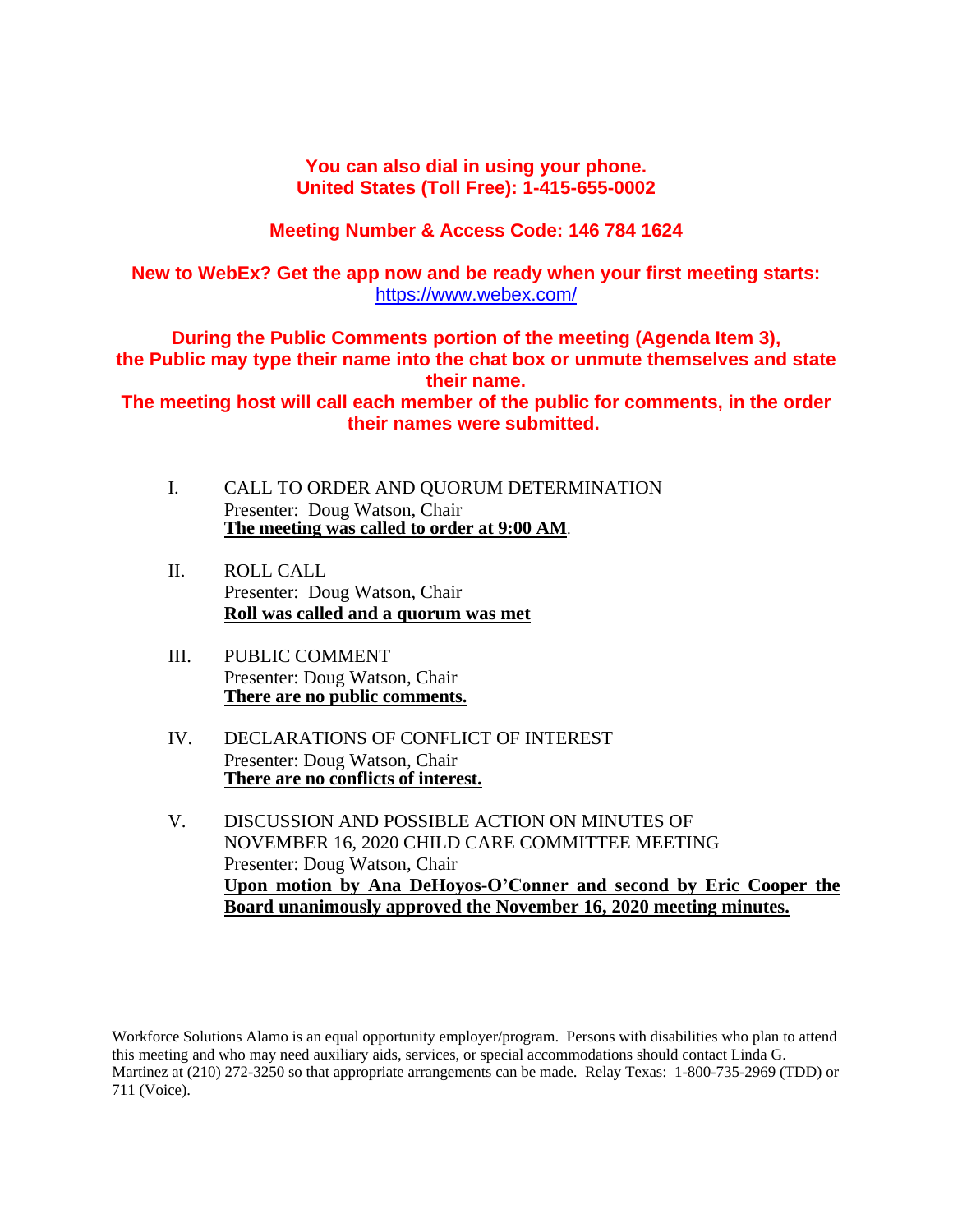#### VI. Briefing: AVANCE

Presenter: Dr. Teresa Granillo, AVANCE

- Dr. Granillo spoke on an increase in parent presence and parents have pursued further education by obtaining GED's and even pursing Bachelor's degrees. Dr. Granillo spoke on the statistics provided by UT Austin regarding back-to school readiness.
- AVANCE implemented a program to assist parents with newborns who wanted to return to work.
- Out of ten participants, two have obtained their Texas Rising Star (TRS) certification.

- AVANCE received grant from TWC to expand in Travis County to fifty childcare providers.

#### VII. BRIEFING: EDUCARE Initiative Presenter: Dr. Henrietta Munoz, Executive Director - Not available for presentation.

VIII. UPDATE CHILD CARE QUALITY CONTRACT (CCQ) RFP EVALUATIONS (DISCUSSION AND POSSIBLE ACTION) Presenter: Louis Tatum, CFO

- Independent evaluators recommended sending highest ranking proposal - City of San

Antonio with overall score of 90 out of 100

- Next step is to move recommendation to the full board for approval. Once approved, will begin process of negotiation and execution of contract.
- Mr. Doug Watson: Inquired how to ensure there is a seamless transition between contracts and that we will not lose service to childcare centers?
- Mr. Tatum: We would not be able to start the contract in February, but maybe the month of March. We will need to have a month of transitioning the services.
- Mr. Doug Watson: So, we are paying both contractors for a month?
- Mr. Louis Tatum: No, what we would do is we would give the one that was awarded a transition budget and they would be able to incur additional costs during that period. We would pay the current provider for the full month and see if the new contractor wants to pick up new staff, interview them and transition as the new contractor.
- Mr. Doug Watson suggested writing it into the contract to encourage picking up staff already present as opposed to hiring new people.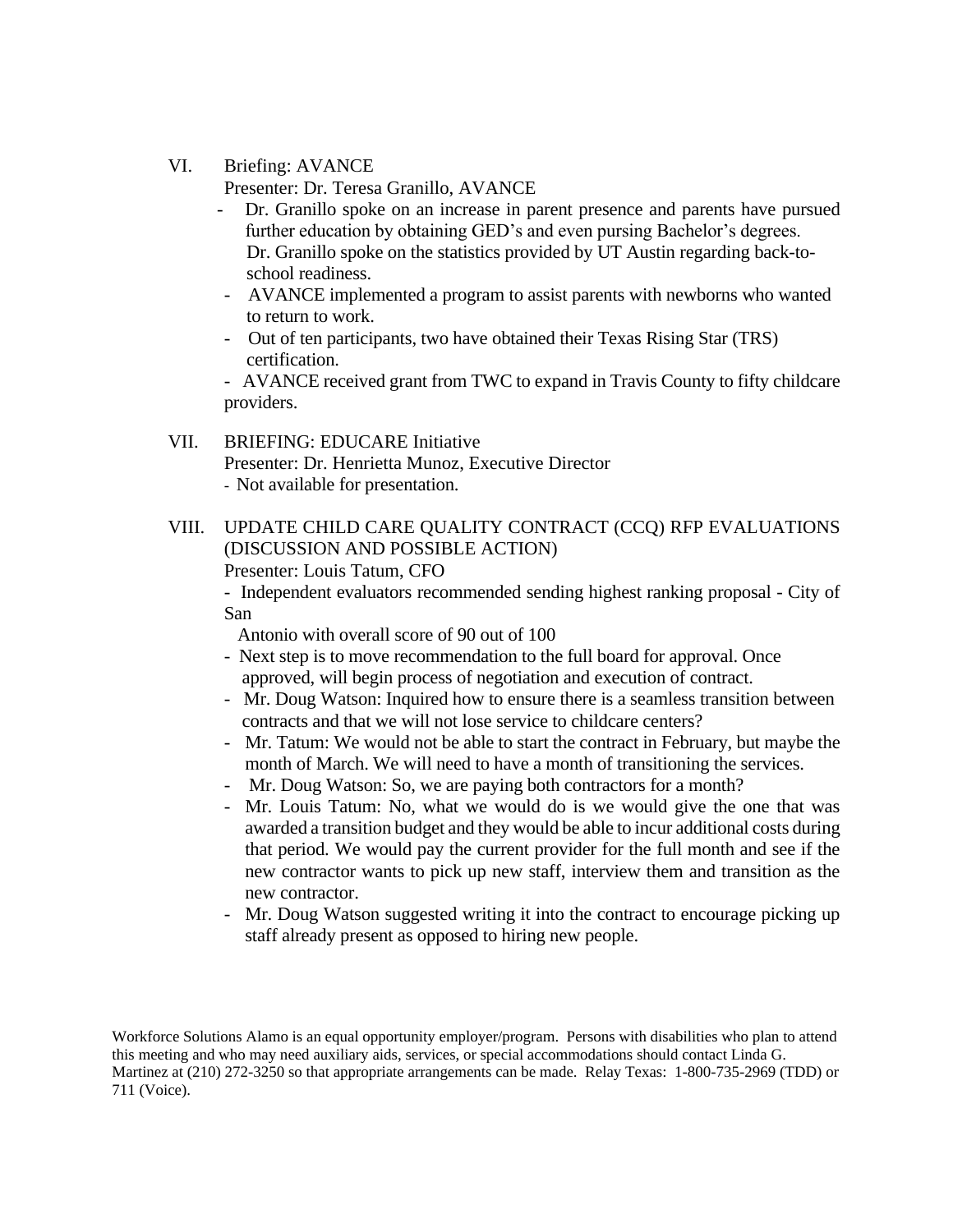- Mr. Louis Tatum agreed this is the plan.
- Dr. Sarah Baray states that that she does not believe it is appropriate to tell who is overseeing the project that they have to pick up these staff as they should be able to staff people as they see fit. She states that if we were going to require that, it should have been included in the RFP so they could have included that in their proposal.
- Mrs. Jessica Villarreal states that the transition will be April  $1<sup>st</sup>$ , 2021 so now is the appropriate time for the transition to take place.
- Ms. Ana DeHoyos O'Connor states that she would like WSA to maintain the trajectory we are on with the centers we are working with as they prepare for assessments.
- Mr. Doug Watson has concerns about efficiency of staffing.
- Mr. Adrian Lopez states we can put metrics into the contract that will help to ensure we are on top of the hiring of the team.
- Dr. Sarah Baray states she believes it is our job to put outcome measures in our contract but trust the contractor to get the job done how they see fit.

#### IX. CHILD CARE BRIEFING (DISCUSSION AND POSSIBLE ACTION)

- Presenter: Jessica Villarreal, Child Care Services Director
- a. Child Care Committee Guidelines Briefing
	- Based off Child Care Committee guidelines established in October 2021, WSA and contractors have been using those guidelines to develop strategies and priorities to increase the following:

a. Texas Rising Star (TRS) Stipend \$258k to sustain childcare providers. (31 awarded)

b. Dream Proposal \$85k serving 684 clients which was awarded 12/31/2020. (10 awarded)

c. Accreditation that supports Texas Rising Star (TRS) providers through the National Accreditation Process (23 awarded)

d. Child Development Associate, (CDA) renewals (8 awarded)

e. Texas Association for the Education of Young Children Conference, (TAEYC) that provided scholarships for professional development.

- f. Education Incentive (8 awarded in January 2021 / \$1,000/stipend)
- g. Provider resources that targeted STEAM were delivered prior to 1/1/2021.
- Ana DeHoyos O'Connor placed emphasis on the importance of pushing to obtain an Applied Associates degree, (AA), after obtaining Child Development Associate, (CDA). Mr. Doug Watson echoed this notion stating it is a priority when coming up plan to disperse funds that we can to continue with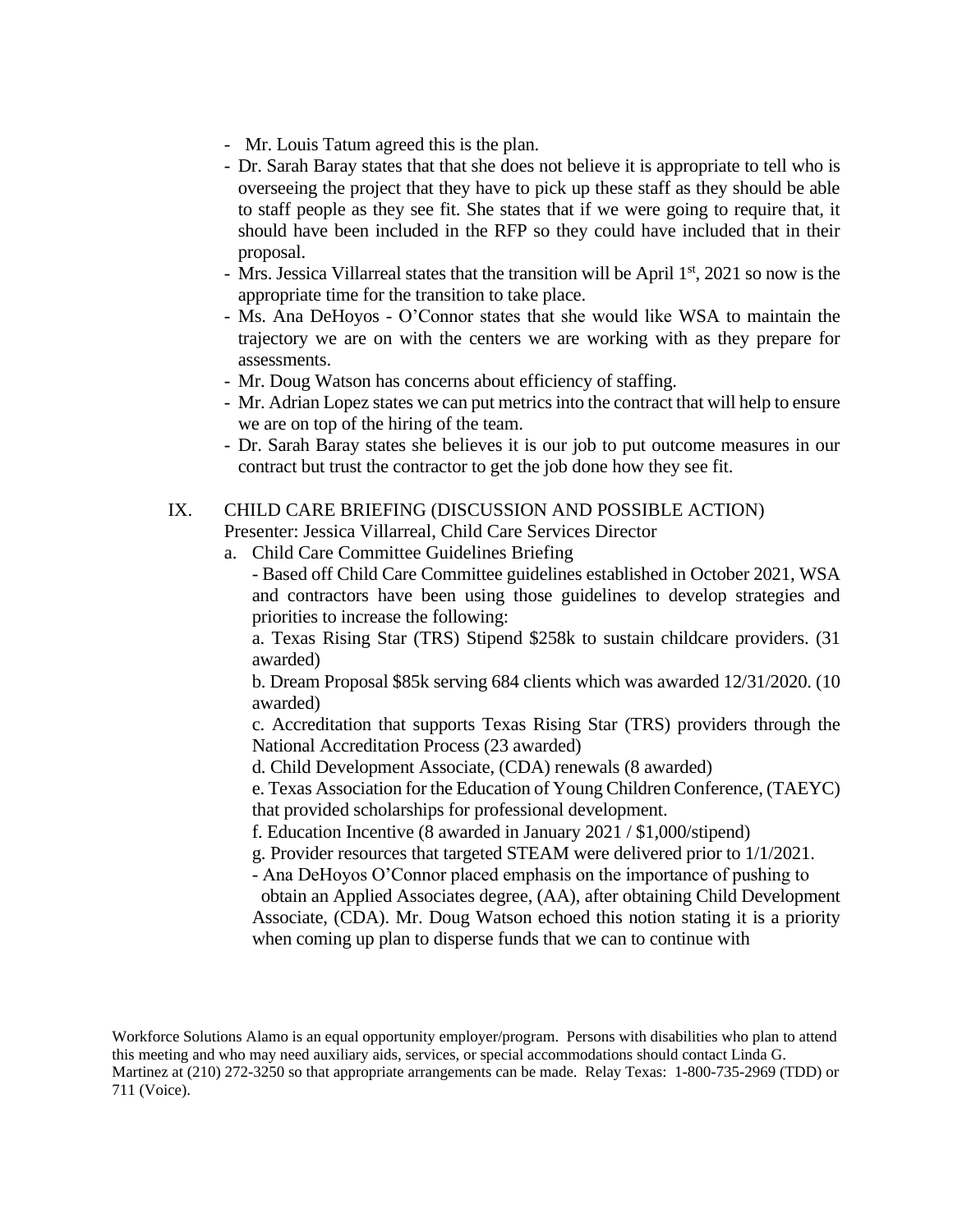CDA's but also push for people to obtain AAs and then reward them as PreK- SA did when scholarships are complete.

- Mr. Adrian Lopez states that first draft of local plan for public comment has been
- issued and will ensure these strategies will be included in local plan.
- b. Child Care Performance Briefing
	- TWC Child Care not meeting performance effective October 1, 2021 due to impact of COVID

and other external issues.

- Goals were on target from Oct 2019 Oct 2020. In Oct 2020, TWC put a freeze on enrollment where 8,792 students were enrolled. When TWC reset goals for the year, due to the freeze, it caused a setback.
- Mr. Doug Watson wanted to clarify the drop in enrollment from 10,093 students to 8,792 from Sept 2020 – Oct 2020.
- Mrs. Jessica Villarreal states that due to attrition and the pandemic, it started the school year off in a negative performance.
- Mr. Doug Watson asked to clarify how the calculations were averaged.
- Mr. Tony Martinez explains that this is a year-to-date average over a 12 month period. Sept 2020 was the YTD of the entire school year. The new metrics for the calendar year, considering the enrollment freeze and pandemic attrition, caused the drop in performance.
- Ms. Ana DeHoyos O'Connor requesting graph/chart to show specifically infant, toddler and preschool care to see where the need may be. In addition, in the long term, categorizing within the city areas that are providing service.
- Mr. Doug Watson inquired how many enrollments were required through CPS.
- Mrs. Jessica Villarreal states she will provide information.
- Mr. Adrian Lopez said the state is already looking to re-allocate funds as these performance issues are statewide.
- Mr. Lopez states \$17M in funds were spent to assist in childcare between April 2020 – June 2020.
- Mr. Doug Watson inquired what is being done to increase enrollments.
- Mrs. Jessica Villarreal states they have been working closely with the City of San Antonio (COSA) to increase enrollments. Enrollments are at 20.76% for rural areas and 79.24% for urban areas from Oct. 2020 – Dec. 2020 which is on target. Alamo met most goals above larger boards in Texas.
- Mr. Doug Watson inquired how many students are needed to increase by to meet goal.
- Mrs. Jessica Villareal states 450-500 students are needed to meet 95% goal.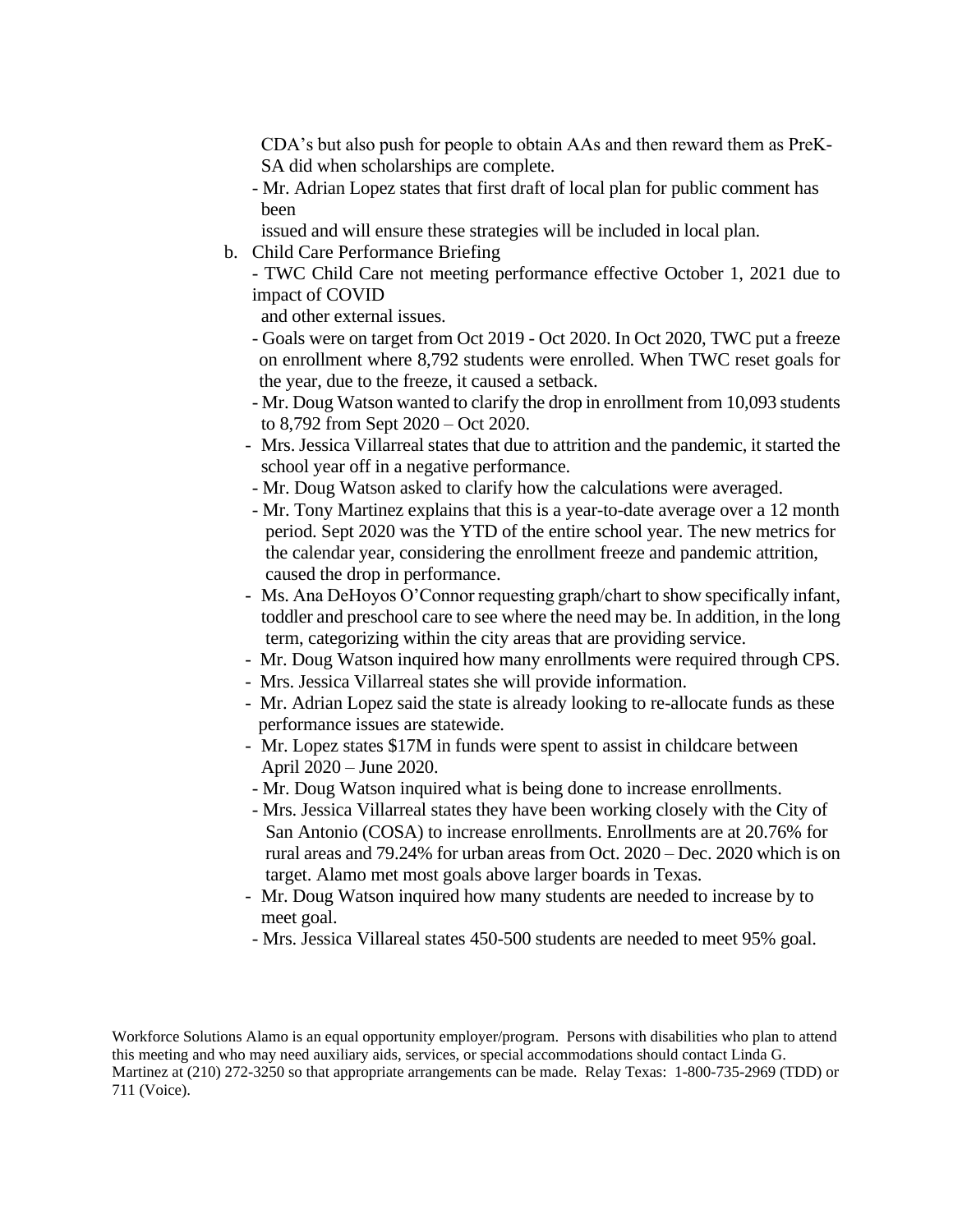- COSA has strategy plans for direct contact, reaching out via constant contact. COSA sent out e-mails to 572 registered childcare service providers which was a goal met on 1/8/2021. They also e-mailed 9,672 clients by that same date. On January 22, they will be sending out a service availability notification for Pre-K- 4 SA, Head Start, Early Head Start, Parks & Recreation. They will also be sending an e-mail blast with info for 80 non-profit partners in addition to website announcements, social media, outreach in local and rural communities.
- WSA is meeting weekly with COSA to ensure updated information has been received.
- Ms. Ana DeHoyos O'Connor comments to make information available that centers are open and finding ways to make parents feel more comfortable enrolling their children.
- c. Parent Share of Cost Policy
- Mrs. Jessica Villarreal provided the Child Care Committee with information regarding the Parent Share of Cost Policy.
	- o Child Care Services (CCS) parents must pay a parent share of cost (PSOC) based on income, family size, and the number of children in care.
	- o On December 28, 2020, the Board approved PSOC discounts for parents choosing a Texas Rising Star (TRS) provider. WSA updated childcare policy CC 12, C2 Parent Share of Cost to include the TRS discount.
	- o TWC has the following requirements associated with the TRS discount:
		- The parent continues to receive the discount if the TRS provider loses certification
		- The parent continues to receive the discount if the parent moves or changes employment and there are no TRS providers to meet the needs of the parent's changing circumstances.
	- o Mr. Doug Watson pointed out a Board member requested to see the literature/brochure outlining how this policy was going to be implemented.

### **Upon motion by Dr. Sarah Baray and 2nd Ana DeHoyos-O'Conner the Board unanimously approved the Parent Share of Cost Policy.**

- d. Texas Mutual Grant Briefing
- Mrs. Jessica Villarreal briefed the Child Care Committee on the Texas Mutual Grant.
- WSA received a grant in the amount of \$75K from Texas Mutual.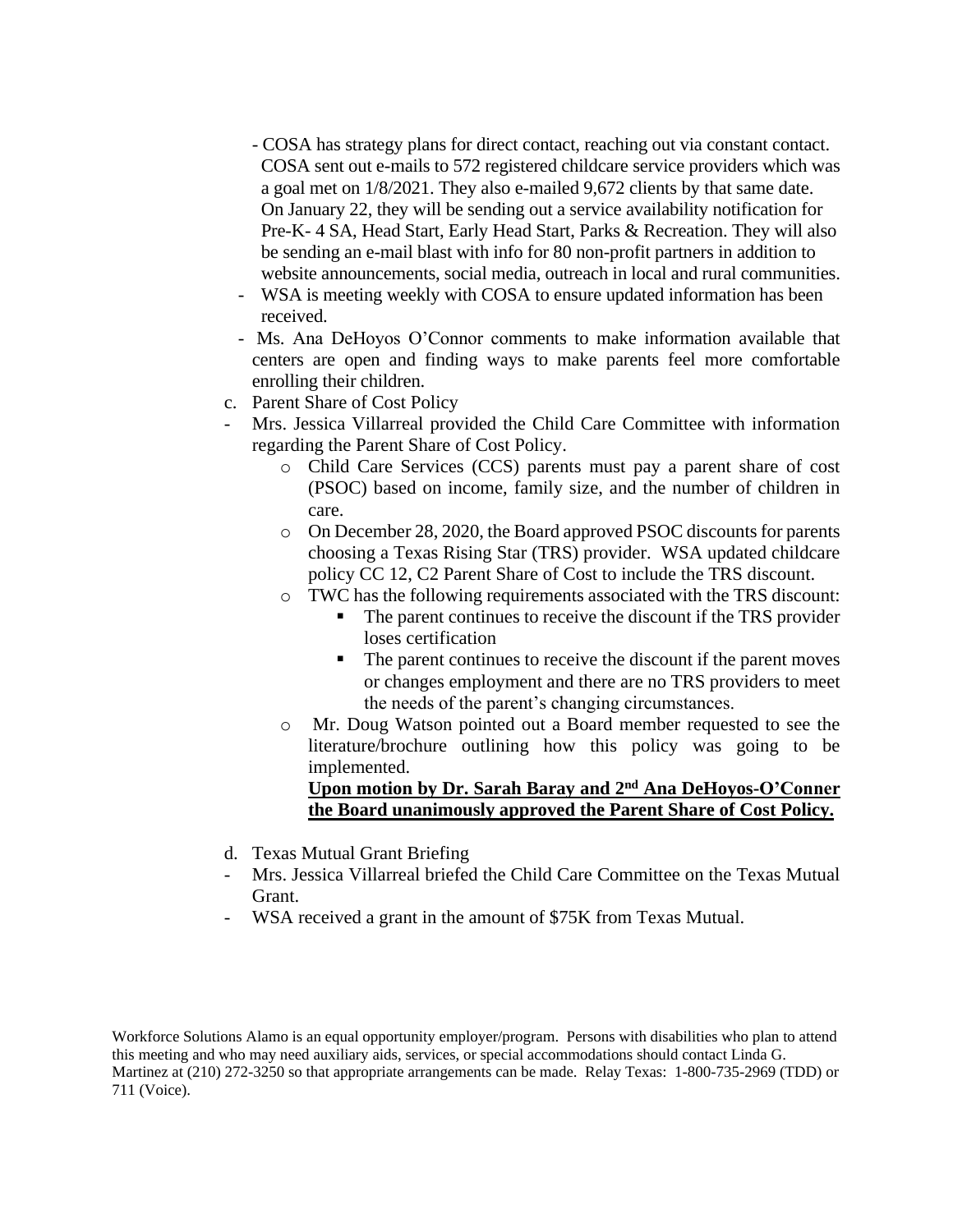- WSA will use these grant funds to enhance outdoor learning environments for childcare providers. Outdoor learning environments are an ideal way to promote social distancing and keep learning interesting during the pandemic. Additionally, improving the outdoor learning environment is a Texas Rising Star (TRS) measure and promotes quality and inclusion.
- Child Care Services (CCS) providers continue to struggle financially due to challenges associated with the pandemic. Most providers are losing revenue and cannot afford to invest in quality.
- This grant opportunity will allow WSA to leverage resources for CCS providers during a critical time of need. The need for outdoor learning environments was determined by surveys, TRS assessments, and recent provider proposals.
- Funds must be dispersed by November 30, 2021.
- Award amounts ranged from \$2500 \$5000 with a maximum of 20 awards will be awarded.
- Timeline for awarding funds:
	- o 1/11/2021 Present plan to Child Care Committee
	- o 1/12/2021 Send application to pool of eligible providers with due date and link to apply; both rural & urban providers can apply.
	- o 1/20 and 1/27 Provider Q&A
	- o 2/12/2021 Application closes
	- o 3/5/2021 Determine finalists and award amount.
- e. Joint Base San Antonio (JBSA)
- Mrs. Jessica Villarreal, Child Care Director, provided the Child Care Committee with information and requesting the Committee's approval.
- Boards have the flexibility of adding local priority groups for childcare assistance based on local needs. The City of San Antonio is home to one of the largest concentrations of military bases in the United States of America. Therefore, there is high demand for childcare services at JBSA locations.
- WSA is requesting approval to address the need for Child Care at JBSA locations. Upon committee approval to add this group to the local priority list (Priority Group III), the Child Care policy, CCS 11, C3 Maintenance of Waiting List & Board Priority Groups.
- JBSA is one of the largest employers in San Antonio. JBSA is comprised of three primary locations: Ft. Sam Houston, Lackland, and Randolph. There are currently seven child development centers at these JBSA locations with a max capacity of 1,131 slots. Due to high demand for childcare services, these child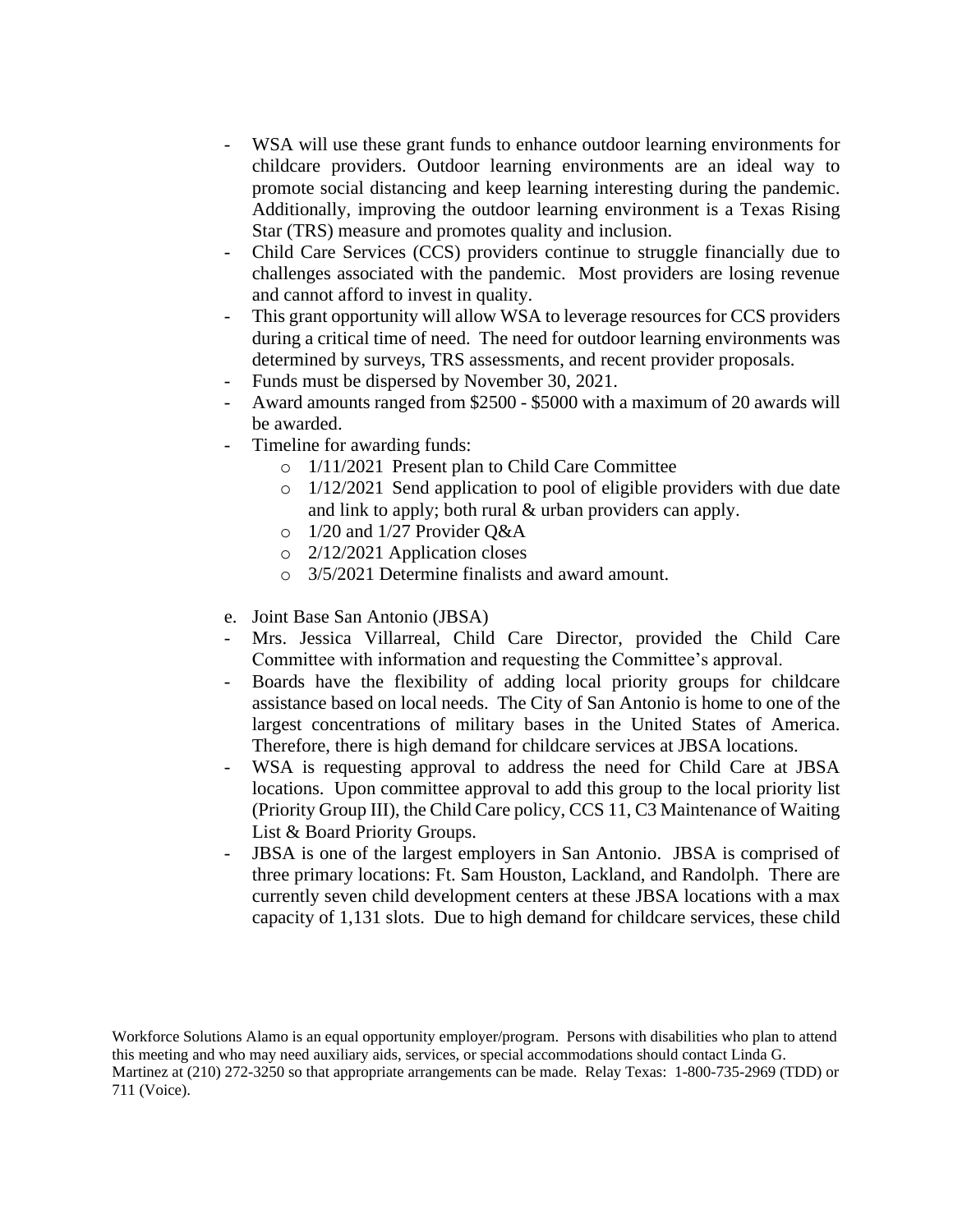development centers have a waitlist of 891 children; and an average wait time of 6-12 months.

- Making JBSA military members, civilians, and associated contractors at JBSA a local priority would allow WSA to support one of the largest employers in San Antonio. This change would make subsidized childcare more accessible to these families and support our economy.
- Children are enrolled based on priority level when intake is open. TWC Commissioners determine the first and second-tier priorities. WSA only has flexibility on the third-tier priority. Below is a summary of TWC and Board childcare priorities.
- Mr. Doug Watson asked Mrs. Villarreal go thru the priority group to provide the Committee with background.
- The 1<sup>st</sup> priority group is assured childcare services and includes children of parents eligible for the following:
	- Choices childcare as referenced in D-300
	- Temporary Assistance for Needy Families (TANF) Applicant childcare as referenced in D400
	- Supplemental Nutrition Assistance Program Employment and Training (SNAP E&T) childcare as referenced in D-500.
	- At-Risk childcare for former Choices childcare recipients whose TANF benefits were denied or voluntarily ended within the last 12 months due to employment, timing out of benefits, or an earnings increase.
- The  $2<sup>nd</sup>$  priority group is served subject to the availability of funds and includes, in the following order of priority:
	- 1. Children who need to receive protective services childcare as referenced in D-700
	- 2. Children of a qualified veteran or qualified spouse as defined in §801.23
	- 3. Children of a foster youth as defined in §801.23

4. Children experiencing homelessness as defined in A-100 and described in D-600

5. Children of parents on military deployment as defined in A-100 whose parents are unable to enroll in military-funded childcare assistance programs

- 6. Children of teen parents as defined in A-100
- 7. Children with disabilities as defined in A-100.
- The  $3<sup>rd</sup>$  priority group includes priorities adopted by the Board. The order of local priority groups will be in the following order of priority, if approved:
	- 1. Rural siblings of a child already receiving care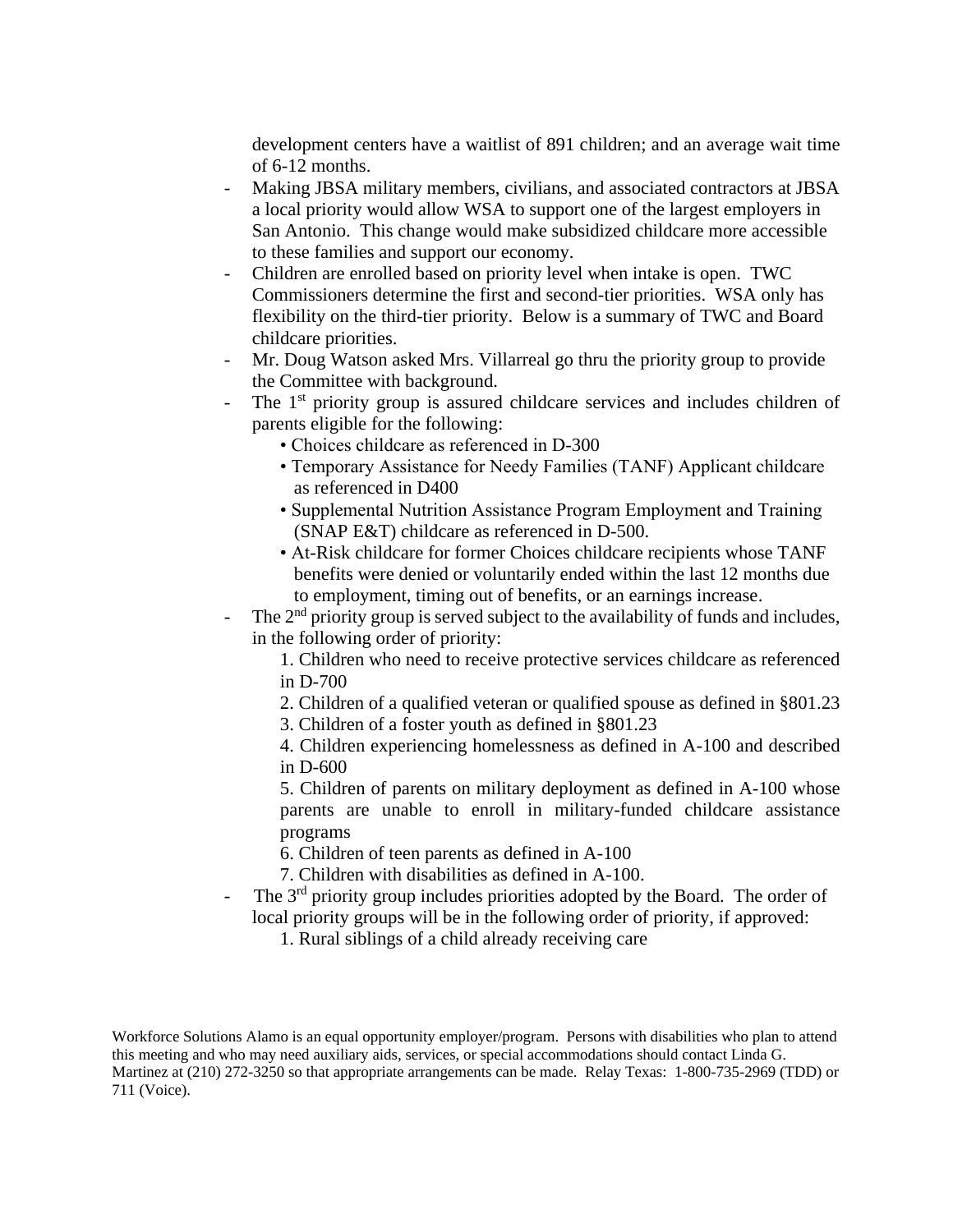- 2. Rural WIOA participants
- 3. Rural children on the waitlist when the Rural enrollment percentage is less than 20% of total enrollments.
- 4. Bexar county Siblings of a child already receiving care
- 5. Bexar county WIOA Participants
- 6. Families enrolled in Early Head Start Child Care Partnerships
- 7. **JBSA military members, civilians, and associated contractors.**
- Ms. Jamie Allen recommended contacting KGB for media exposure of this policy and added priority group.
- Mr. Doug Watson requested this priority group be included in the Child Care newsletter.

#### **Upon motion by Katherine Filut and 2nd by Dr. Sarah Baray the Board unanimously approved to add Joint Base San Antonio (JBSA) to the childcare 3 rd priority group and update the policy.**

- X. CEO REPORT
	- Presenter: Adrian Lopez, CEO
	- Mr. Lopez announced Cristina Bazaldua, Director of Public and Government Relations was hired.
	- Mr. Lopez also informed the Child Care Committee the first draft of the Local Plan has been posted for Public Comment and encouraged them to review it and provide any comments. Child Care services will be included in the Local Plan.

#### XI. CHAIR REPORT

Presenter: Doug Watson, Chair

- Mr. Doug Watson requested for the record to indicate that in working and communicating with Mr. Juan Solis, previous Board Chair, it had been decided to make Child Care its own committee, taken away from Oversight Committee. And he was very grateful for Mr. Solis' guidance and support.
- Next Child Care Committee, March 19, 2021.

XII. Executive Session: Pursuant to Chapter 551 of the Texas Open Meetings Act, the Committee may recess into Executive Session for discussion on any issue for which there is an exception to the Act as set out in section 551.071 et. seq. including, but not limited to, the following:

> a. Government Code §551.072 – Discussions Regarding Purchase, Exchange, Lease, or Value of Real Property if Deliberation in an Open Meeting Would